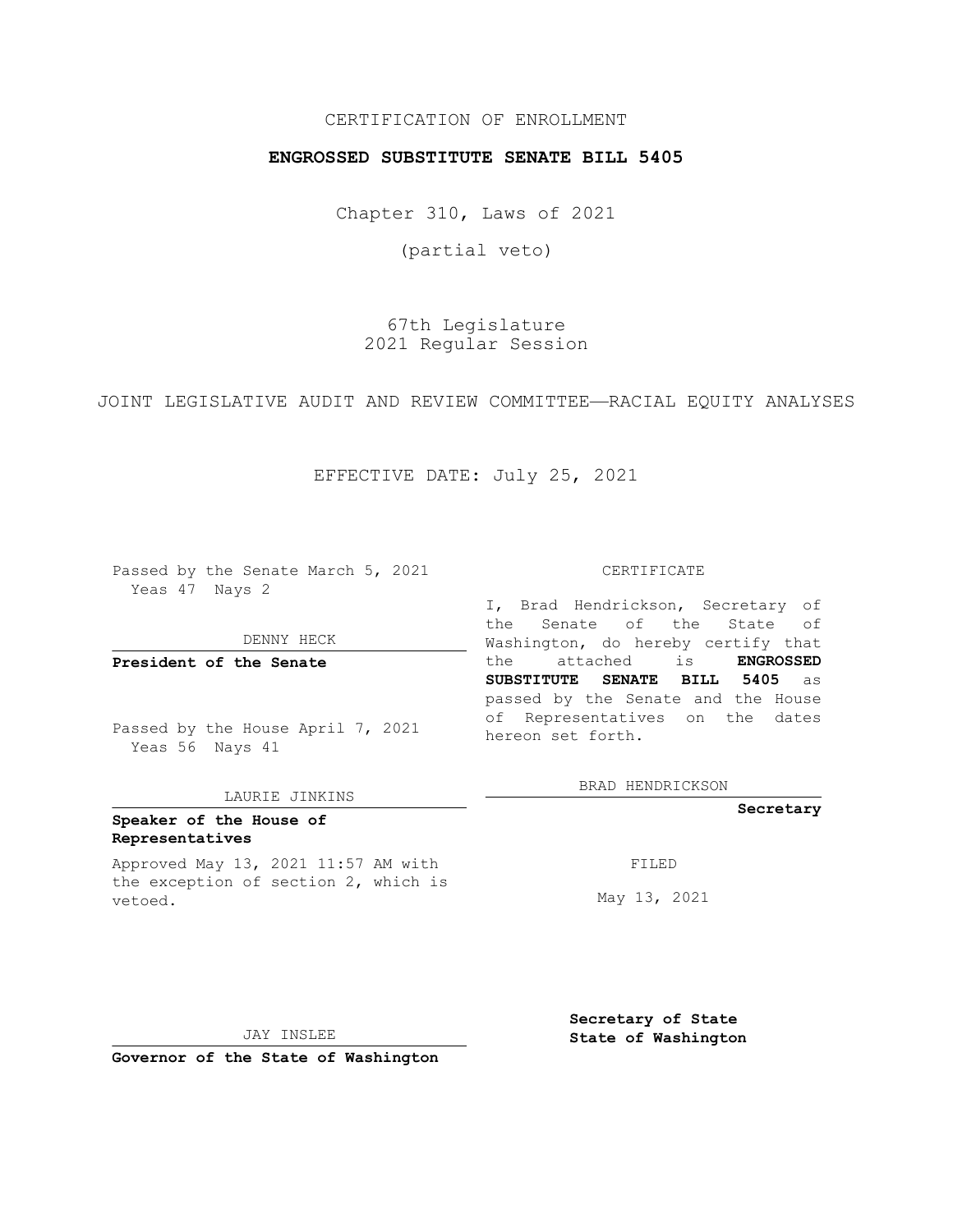### **ENGROSSED SUBSTITUTE SENATE BILL 5405**

Passed Legislature - 2021 Regular Session

**State of Washington 67th Legislature 2021 Regular Session**

**By** Senate Ways & Means (originally sponsored by Senators Hasegawa, Conway, Liias, Nguyen, Saldaña, and Wilson, C.)

READ FIRST TIME 02/22/21.

1 AN ACT Relating to racial equity analysis for the joint 2 legislative audit and review committee work; amending RCW 44.28.005; 3 adding a new section to chapter 44.28 RCW; creating a new section; 4 and providing an expiration date.

5 BE IT ENACTED BY THE LEGISLATURE OF THE STATE OF WASHINGTON:

6 NEW SECTION. **Sec. 1.** A new section is added to chapter 44.28 7 RCW to read as follows:

 The joint committee shall incorporate a racial equity analysis into performance audits, sunset reviews, and other audits or reports conducted by the joint committee. The joint committee shall note in its audits, reviews, and reports if a racial equity analysis is not necessary or appropriate. The joint committee may work with the 13 office of equity, the governor's office of Indian affairs, the LGBTQ commission, the Washington state women's commission, and the ethnic commissions to design the racial equity analysis required under this 16 section.

17 *\*NEW SECTION. Sec. 2. (1) The joint legislative audit and*  18 *review committee must complete a racial equity analysis by December*  19 *31, 2021, on the impact of the restrictions on in-person K-12*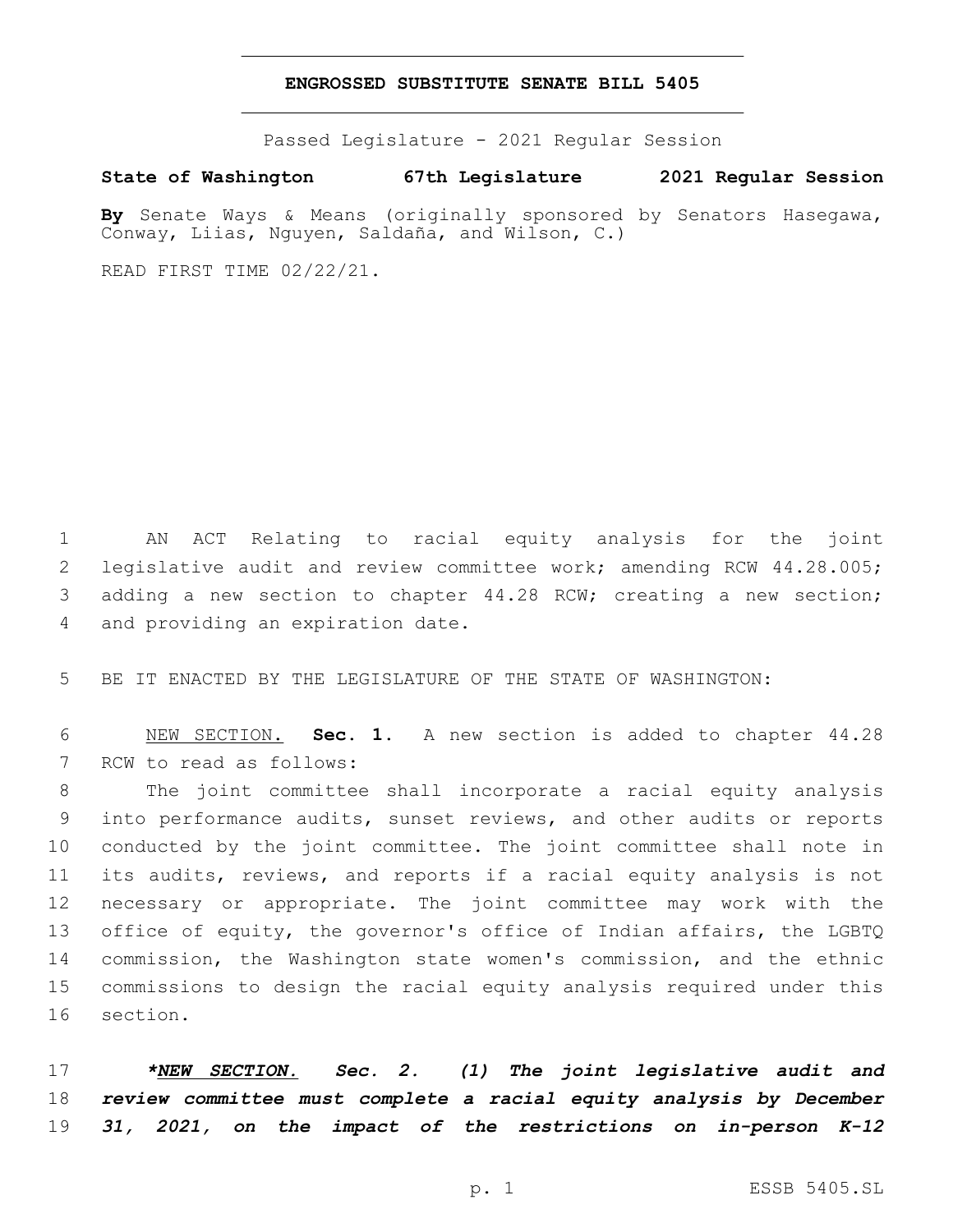*education put in place since the state of emergency declared on February 29, 2020, for all counties in Washington due to COVID-19.*

*(2) This section expires July 1, 2022.*

*\*Sec. 2 was vetoed. See message at end of chapter.*

 **Sec. 3.** RCW 44.28.005 and 1996 c 288 s 2 are each amended to 5 read as follows:

 Unless the context clearly requires otherwise, the definitions in 7 this section apply throughout this chapter.

 (1) "Legislative auditor" means the executive officer of the 9 joint legislative audit and review committee.

 (2) "Economy and efficiency audits" means performance audits that establish: (a) Whether a state agency or unit of local government receiving state funds is acquiring, protecting, and using its 13 resources such as personnel, property, and space economically and efficiently; (b) the causes of inefficiencies or uneconomical practices; and (c) whether the state agency or local government has complied with significant laws and rules in acquiring, protecting, 17 and using its resources.

 (3) "Ethnic commissions" means the Washington state commission on African American affairs established in chapter 43.113 RCW, the Washington state commission on Asian Pacific American affairs 21 established in chapter 43.117 RCW, and the Washington state commission on Hispanic affairs established in chapter 43.115 RCW.

 (4) "Final compliance report" means a written document, as 24 approved by the joint committee, that states the specific actions a state agency or unit of local government receiving state funds has taken to implement recommendations contained in the final performance audit report and the preliminary compliance report. Any recommendations, including proposed legislation and changes in the agency's rules and practices or the local government's practices, based on testimony received, must be included in the final compliance 31 report.

 ( $(44)$ )) (5) "Final performance audit report" means a written document adopted by the joint legislative audit and review committee that contains the findings and proposed recommendations made in the preliminary performance audit report, the final recommendations adopted by the joint committee, any comments to the preliminary performance audit report by the joint committee, and any comments to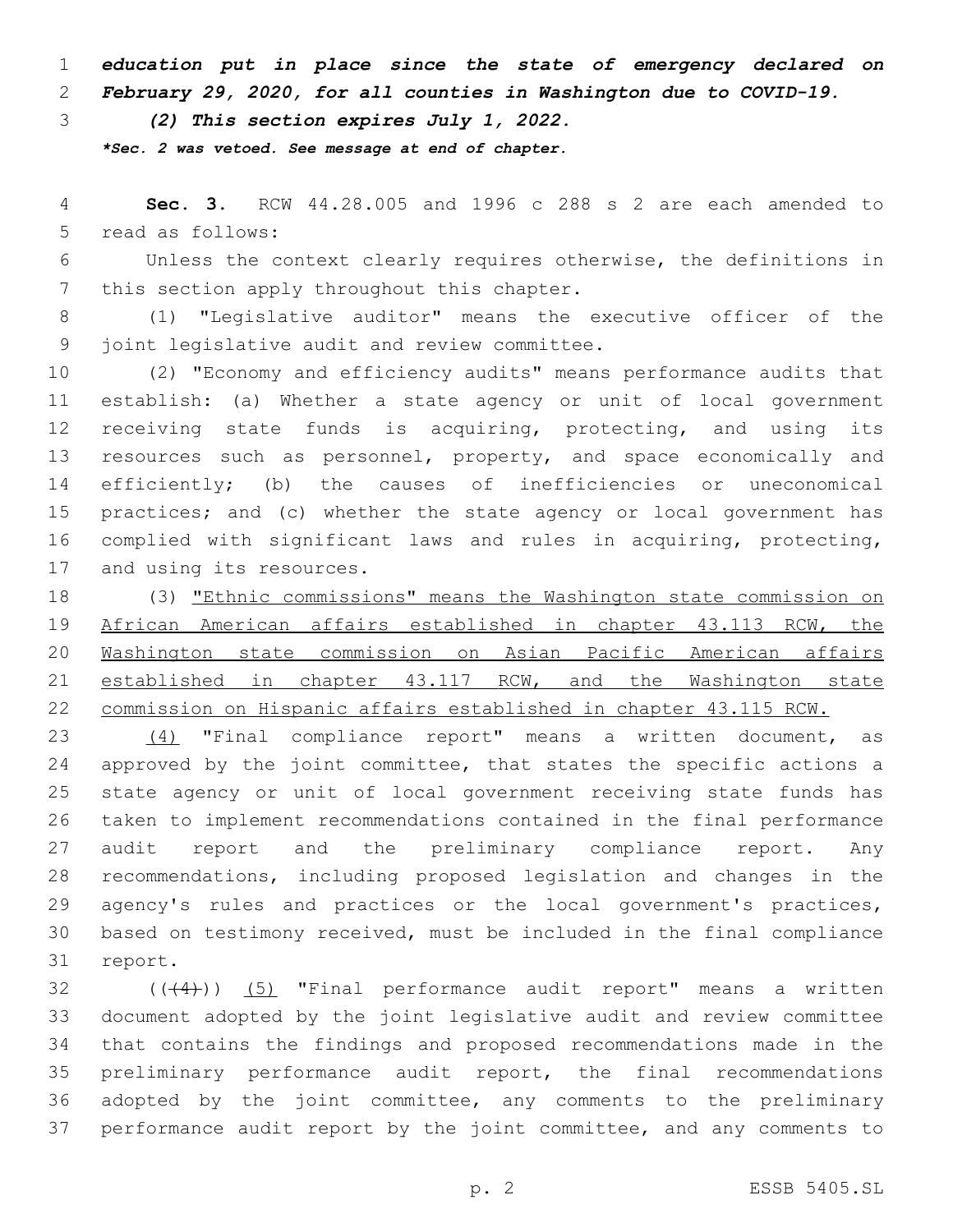1 the preliminary performance audit report by the state agency or local 2 government that was audited.

3 (((45))) (6) "Joint committee" means the joint legislative audit 4 and review committee.

 (( $(46)$ )) (7) "Local government" means a city, town, county, special purpose district, political subdivision, municipal corporation, or quasi-municipal corporation, including a public 8 corporation created by such an entity.

 $((+7)$ )  $(8)$  "Performance audit" means an objective and systematic assessment of a state agency or any of its programs, functions, or 11 activities, or a unit of local government receiving state funds, by an independent evaluator in order to help public officials improve efficiency, effectiveness, and accountability. Performance audits include economy and efficiency audits and program audits. A performance audit of a local government may only be made to determine whether the local government is using state funds for their intended 17 purpose in an efficient and effective manner.

18 (((48)) (9) "Performance measures" are a composite of key 19 indicators of a program's or activity's inputs, outputs, outcomes, 20 productivity, timeliness, and/or quality. They are means of 21 evaluating policies and programs by measuring results against agreed 22 upon program goals or standards.

23 (((49)) (10) "Preliminary compliance report" means a written document that states the specific actions a state agency or unit of local government receiving state funds has taken to implement any recommendations contained in the final performance audit report.

27 (((10)) (11) "Preliminary performance audit report" means a written document prepared for review and comment by the joint legislative audit and review committee after the completion of a performance audit. The preliminary performance audit report must contain the audit findings and any proposed recommendations to improve the efficiency, effectiveness, or accountability of the state 33 agency or local government audited.

34 (((11))) (12) "Program audits" means performance audits that 35 determine: (a) The extent to which desired outcomes or results are 36 being achieved; (b) the causes for not achieving intended outcomes or 37 results; and (c) compliance with significant laws and rules 38 applicable to the program.

39  $((+12))$   $(13)$  "State agency" or "agency" means a state agency, 40 department, office, officer, board, commission, bureau, division,